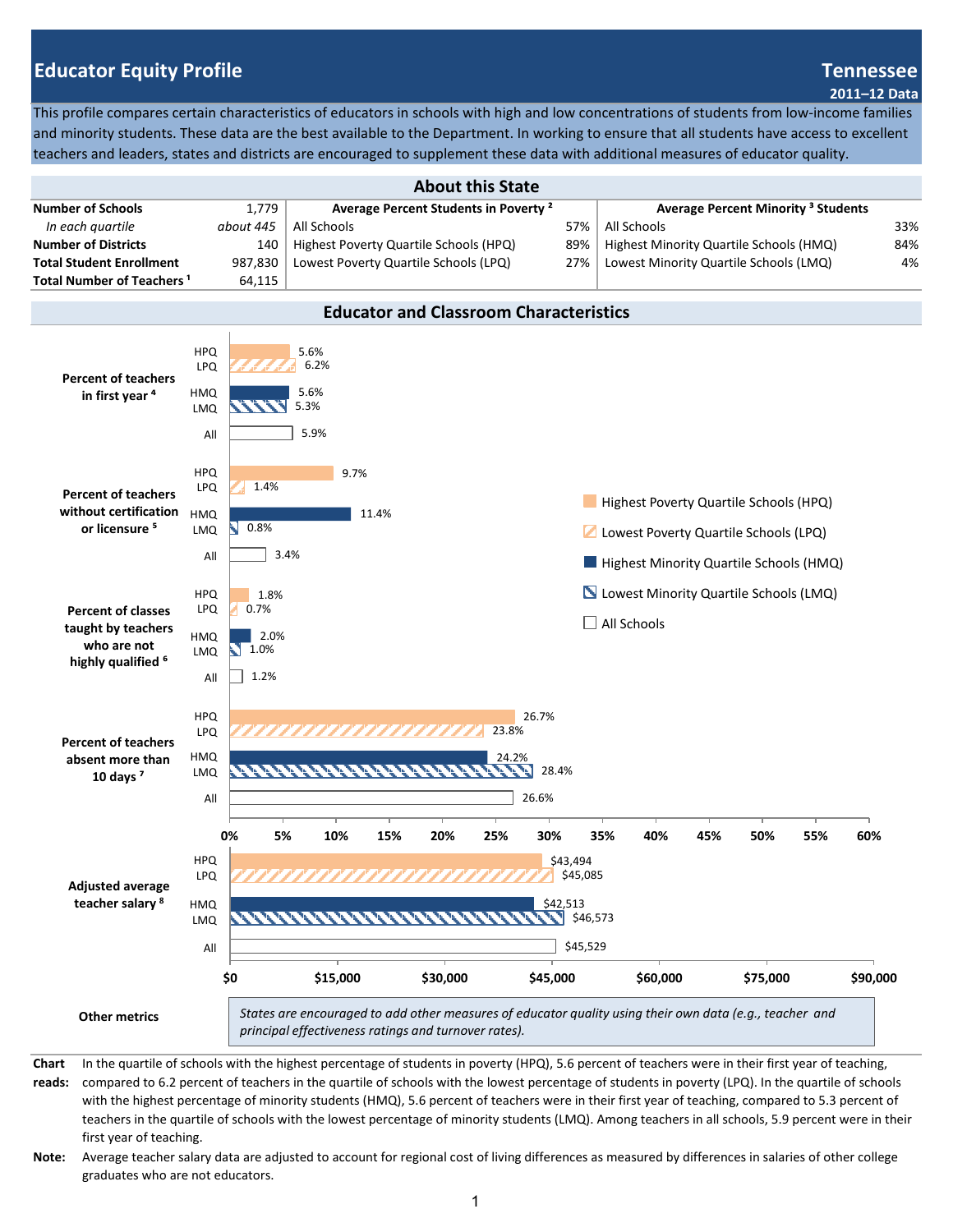## **Educator Equity Profile**

## **Tennessee – District and Locale Highest Poverty Quartile Schools 2011–12 Data**

| State's Highest Poverty Schools - by District and Locale |                                                              |                                      |                                                                                               |                                                                                                                          |                                                                                                                                            |                                                                                                             |                                                                                                |
|----------------------------------------------------------|--------------------------------------------------------------|--------------------------------------|-----------------------------------------------------------------------------------------------|--------------------------------------------------------------------------------------------------------------------------|--------------------------------------------------------------------------------------------------------------------------------------------|-------------------------------------------------------------------------------------------------------------|------------------------------------------------------------------------------------------------|
|                                                          | <b>Number</b><br>of State's<br>highest<br>poverty<br>schools | <b>Total</b><br>number of<br>schools | <b>Percent of</b><br>teachers in<br>first year in<br>State's<br>highest<br>poverty<br>schools | <b>Percent of</b><br>teachers<br>without<br>certification<br>or licensure<br>in State's<br>highest<br>poverty<br>schools | <b>Percent of</b><br>classes<br>taught by<br>teachers who<br>are not<br>highly<br>qualified in<br>State's<br>highest<br>poverty<br>schools | <b>Percent of</b><br>teachers<br>absent more<br>than 10 days<br>in State's<br>highest<br>poverty<br>schools | <b>Adjusted</b><br>average<br>teacher<br>salary in<br>State's<br>highest<br>poverty<br>schools |
| <b>District</b>                                          |                                                              |                                      |                                                                                               |                                                                                                                          |                                                                                                                                            |                                                                                                             |                                                                                                |
| Memphis                                                  | 141                                                          | 211                                  | $2.2 \checkmark$                                                                              | 22.3                                                                                                                     | 4.3                                                                                                                                        | 30.0                                                                                                        | \$39,718                                                                                       |
| Davidson County                                          | 78                                                           | 143                                  | 7.7                                                                                           | $0.0 \checkmark$                                                                                                         | $0.7 \checkmark$                                                                                                                           | $2.4 \sqrt$                                                                                                 | \$45,070                                                                                       |
| <b>Hamilton County</b>                                   | 28                                                           | 78                                   | 9.8                                                                                           | $0.1 \checkmark$                                                                                                         | $0.0 \checkmark$                                                                                                                           | 24.8                                                                                                        | \$43,370                                                                                       |
| Knox County                                              | 21                                                           | 88                                   | 10.9                                                                                          | 3.2                                                                                                                      | 1.8                                                                                                                                        | 42.8                                                                                                        | \$48,562 √                                                                                     |
| <b>Madison County</b>                                    | 11                                                           | 27                                   | 7.8                                                                                           | $0.0 \checkmark$                                                                                                         | 1.5                                                                                                                                        | $16.1 \checkmark$                                                                                           | \$39,079                                                                                       |
| <b>Scott County</b>                                      | $\overline{7}$                                               | $\overline{7}$                       | $6.1 \checkmark$                                                                              | $0.0 \checkmark$                                                                                                         | $0.0 \checkmark$                                                                                                                           | 48.5                                                                                                        | \$49,223 √                                                                                     |
| <b>Fayette County</b>                                    | $\overline{7}$                                               | 10                                   | 13.4                                                                                          | 1.8                                                                                                                      | 7.8                                                                                                                                        | 37.2                                                                                                        | $$47,519$ $\checkmark$                                                                         |
| Cocke County                                             | 7                                                            | 12                                   | 7.7                                                                                           | $0.6 \checkmark$                                                                                                         | 1.3                                                                                                                                        | 43.1                                                                                                        | \$40,734                                                                                       |
| Campbell County                                          | 6                                                            | 12                                   | $2.2 \checkmark$                                                                              | 2.2                                                                                                                      | 3.5                                                                                                                                        | $7.9 \checkmark$                                                                                            | \$44,575                                                                                       |
| Hamblen County                                           | 6                                                            | 18                                   | 6.6                                                                                           | 2.5                                                                                                                      | $0.0 \checkmark$                                                                                                                           | 44.9                                                                                                        | \$44,638                                                                                       |
| <b>Grundy County</b>                                     | 5                                                            | $\,8\,$                              | 9.5                                                                                           | 6.0                                                                                                                      | 11.1                                                                                                                                       | 37.1                                                                                                        | \$44,932                                                                                       |
| Hardeman County                                          | 5                                                            | 9                                    | 8.1                                                                                           | $0.0 \checkmark$                                                                                                         | $0.0 \checkmark$                                                                                                                           | 40.1                                                                                                        | \$56,340 √                                                                                     |
| <b>Hawkins County</b>                                    | 5                                                            | 18                                   | $6.0 \checkmark$                                                                              | $0.0 \checkmark$                                                                                                         | $0.0 \checkmark$                                                                                                                           | 21.3 $\checkmark$                                                                                           | \$40,177                                                                                       |
| Humboldt                                                 | 4                                                            | $\overline{4}$                       | 18.8                                                                                          | $0.0 \checkmark$                                                                                                         | 2.8                                                                                                                                        | 25.7                                                                                                        | \$44,335                                                                                       |
| <b>Bledsoe County</b>                                    | $\overline{4}$                                               | 6                                    | $2.1 \checkmark$                                                                              | 2.1                                                                                                                      | 2.7                                                                                                                                        | 37.9                                                                                                        | $$46,122$ $\checkmark$                                                                         |
| Locale <sup>9</sup>                                      |                                                              |                                      |                                                                                               |                                                                                                                          |                                                                                                                                            |                                                                                                             |                                                                                                |
| City                                                     | 280                                                          | 546                                  | 4.8 $\checkmark$                                                                              | 13.4                                                                                                                     | 2.1                                                                                                                                        | 25.3                                                                                                        | \$42,035                                                                                       |
| Suburb                                                   | 22                                                           | 224                                  | 7.1                                                                                           | $0.0 \checkmark$                                                                                                         | $0.0 \checkmark$                                                                                                                           | 27.5                                                                                                        | \$43,489                                                                                       |
| Town                                                     | 42                                                           | 258                                  | 8.1                                                                                           | $1.1 \checkmark$                                                                                                         | 0.9                                                                                                                                        | 32.7                                                                                                        | \$50,081 √                                                                                     |
| Rural                                                    | 89                                                           | 751                                  | 7.5                                                                                           | $1.1 \checkmark$                                                                                                         | 2.1                                                                                                                                        | 29.5                                                                                                        | \$46,528 √                                                                                     |
| <b>For comparison</b>                                    |                                                              |                                      |                                                                                               |                                                                                                                          |                                                                                                                                            |                                                                                                             |                                                                                                |
| State average for lowest poverty schools                 |                                                              |                                      | $6.2$                                                                                         | 1.4                                                                                                                      | 0.7                                                                                                                                        | 23.8                                                                                                        | \$45,085                                                                                       |

### **How to read this table:**

Among the State's highest poverty schools, 141 are located in Memphis. In those schools, 2.2 percent of teachers were in their first year; this is lower than the percentage of teachers in their first year in the lowest poverty schools in the State (6.2 percent). Among the State's highest poverty schools, 280 are located in cities. In those schools, 4.8 percent of teachers were in their first year; this is lower than the percentage of teachers in their first year in the lowest poverty schools in the State (6.2 percent).

**Note:** Average teacher salary data are adjusted to account for regional cost of living differences as measured by differences in salaries of other college graduates who are not educators.

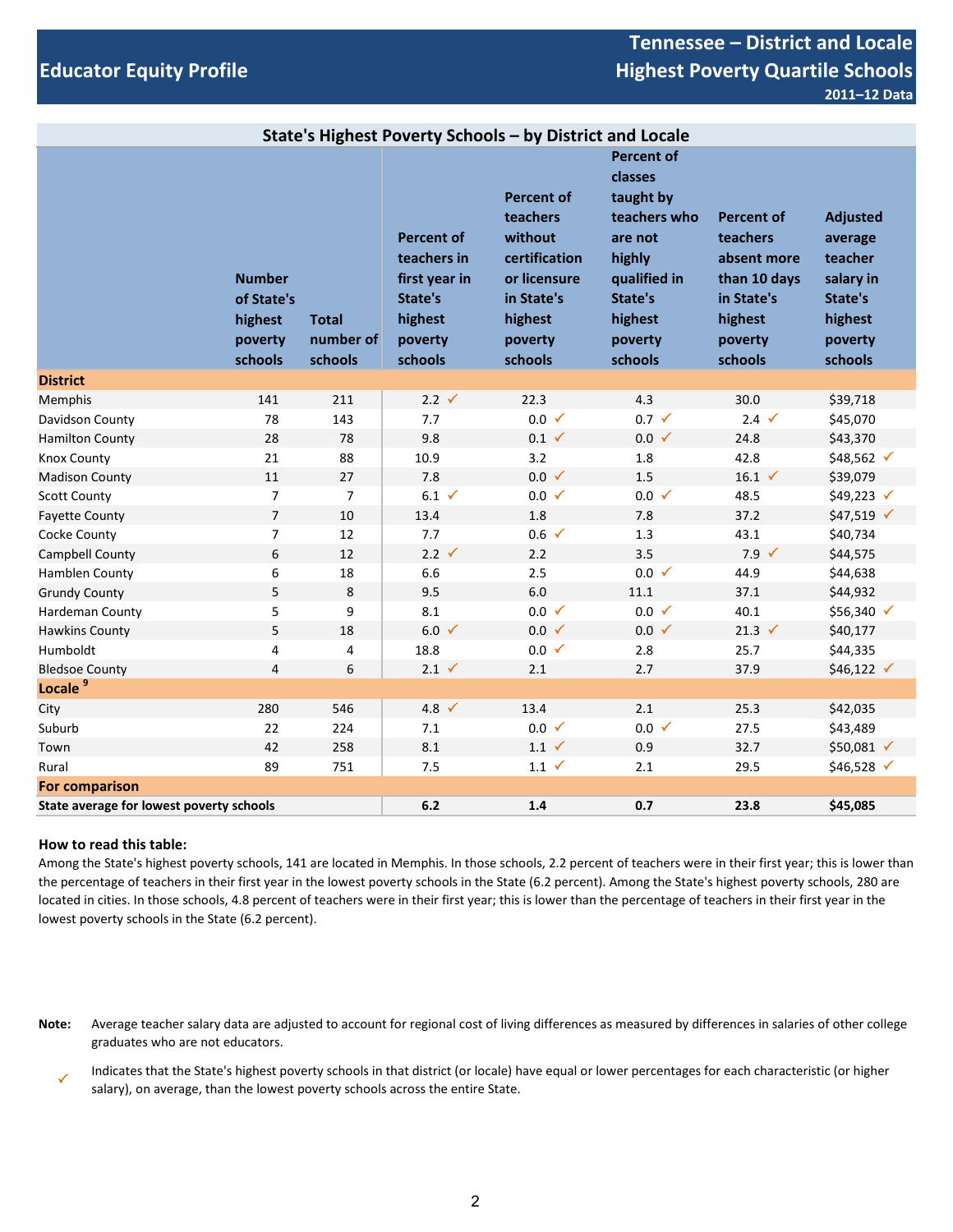## **Educator Equity Profile**

## **Tennessee – District and Locale Highest Minority Quartile Schools 2011–12 Data**

|                                           |                                                               |                                      |                                                                                                | State's Highest Minority Schools - by District and Locale                                                                 |                                                                                                                                             |                                                                                                              |                                                                                                 |
|-------------------------------------------|---------------------------------------------------------------|--------------------------------------|------------------------------------------------------------------------------------------------|---------------------------------------------------------------------------------------------------------------------------|---------------------------------------------------------------------------------------------------------------------------------------------|--------------------------------------------------------------------------------------------------------------|-------------------------------------------------------------------------------------------------|
|                                           | <b>Number</b><br>of State's<br>highest<br>minority<br>schools | <b>Total</b><br>number of<br>schools | <b>Percent of</b><br>teachers in<br>first year in<br>State's<br>highest<br>minority<br>schools | <b>Percent of</b><br>teachers<br>without<br>certification<br>or licensure<br>in State's<br>highest<br>minority<br>schools | <b>Percent of</b><br>classes<br>taught by<br>teachers who<br>are not<br>highly<br>qualified in<br>State's<br>highest<br>minority<br>schools | <b>Percent of</b><br>teachers<br>absent more<br>than 10 days<br>in State's<br>highest<br>minority<br>schools | <b>Adjusted</b><br>average<br>teacher<br>salary in<br>State's<br>highest<br>minority<br>schools |
| <b>District</b>                           |                                                               |                                      |                                                                                                |                                                                                                                           |                                                                                                                                             |                                                                                                              |                                                                                                 |
| Memphis                                   | 202                                                           | 211                                  | $2.3 \checkmark$                                                                               | 22.5                                                                                                                      | 4.6                                                                                                                                         | 30.0                                                                                                         | \$39,679                                                                                        |
| Davidson County                           | 108                                                           | 143                                  | 6.3                                                                                            | $0.0 \checkmark$                                                                                                          | $0.5 \checkmark$                                                                                                                            | $2.3 \checkmark$                                                                                             | \$45,764                                                                                        |
| <b>Hamilton County</b>                    | 25                                                            | 78                                   | 11.0                                                                                           | $0.1 \checkmark$                                                                                                          | $0.0 \checkmark$                                                                                                                            | $22.1 \checkmark$                                                                                            | \$43,065                                                                                        |
| Shelby County                             | 19                                                            | 52                                   | 12.2                                                                                           | 2.0                                                                                                                       | 1.4                                                                                                                                         | 19.8 $\checkmark$                                                                                            | \$44,749                                                                                        |
| <b>Madison County</b>                     | 17                                                            | 27                                   | 7.9                                                                                            | $0.0 \checkmark$                                                                                                          | 1.3                                                                                                                                         | 23.6 $\checkmark$                                                                                            | \$39,308                                                                                        |
| Montgomery County                         | $10\,$                                                        | 36                                   | 14.7                                                                                           | 3.3                                                                                                                       | $0.5 \checkmark$                                                                                                                            | 52.0                                                                                                         | \$44,396                                                                                        |
| <b>Knox County</b>                        | 10                                                            | 88                                   | 9.5                                                                                            | 3.6                                                                                                                       | 1.9                                                                                                                                         | 53.6                                                                                                         | \$49,853 √                                                                                      |
| Haywood County                            | 6                                                             | 6                                    | 8.6                                                                                            | 4.3                                                                                                                       | 4.7                                                                                                                                         | 40.8                                                                                                         | \$55,841 √                                                                                      |
| <b>Fayette County</b>                     | 6                                                             | 10                                   | 12.8                                                                                           | 2.0                                                                                                                       | 9.7                                                                                                                                         | 36.5                                                                                                         | $$47,313 \checkmark$                                                                            |
| <b>Rutherford County</b>                  | 6                                                             | 46                                   | 5.3 $\checkmark$                                                                               | $0.0 \checkmark$                                                                                                          | $0.0 \checkmark$                                                                                                                            | $1.9 \checkmark$                                                                                             | \$34,376                                                                                        |
| Hardeman County                           | 5                                                             | 9                                    | 9.4                                                                                            | $0.0 \checkmark$                                                                                                          | $0.0 \checkmark$                                                                                                                            | 35.5                                                                                                         | \$56,371 √                                                                                      |
| Humboldt                                  | 4                                                             | 4                                    | 18.8                                                                                           | $0.0 \checkmark$                                                                                                          | 2.8                                                                                                                                         | $25.7$ ✓                                                                                                     | \$44,335                                                                                        |
| Murfreesboro                              | $\overline{4}$                                                | 12                                   | 9.9                                                                                            | $0.0 \checkmark$                                                                                                          | 1.4                                                                                                                                         | 53.6                                                                                                         | \$44,734                                                                                        |
| Robertson County                          | 4                                                             | 19                                   | 8.0                                                                                            | $0.0 \checkmark$                                                                                                          | $0.0 \checkmark$                                                                                                                            | 50.7                                                                                                         | \$48,717 √                                                                                      |
| Locale <sup>9</sup>                       |                                                               |                                      |                                                                                                |                                                                                                                           |                                                                                                                                             |                                                                                                              |                                                                                                 |
| City                                      | 351                                                           | 546                                  | 4.6 $\checkmark$                                                                               | 14.4                                                                                                                      | 2.2                                                                                                                                         | 25.0 $\checkmark$                                                                                            | \$41,532                                                                                        |
| Suburb                                    | 29                                                            | 224                                  | 9.9                                                                                            | 1.1                                                                                                                       | $0.5 \checkmark$                                                                                                                            | $17.7 \sqrt$                                                                                                 | \$44,029                                                                                        |
| Town                                      | 14                                                            | 258                                  | 10.0                                                                                           | 1.8                                                                                                                       | $0.2 \checkmark$                                                                                                                            | 34.7                                                                                                         | \$54,080 √                                                                                      |
| Rural                                     | 41                                                            | 751                                  | 8.2                                                                                            | 2.0                                                                                                                       | 3.0                                                                                                                                         | 19.8 $\checkmark$                                                                                            | \$44,889                                                                                        |
| <b>For comparison</b>                     |                                                               |                                      |                                                                                                |                                                                                                                           |                                                                                                                                             |                                                                                                              |                                                                                                 |
| State average for lowest minority schools |                                                               |                                      | 5.3                                                                                            | 0.8                                                                                                                       | 1.0                                                                                                                                         | 28.4                                                                                                         | \$46,573                                                                                        |

### **How to read this table:**

Among the State's highest minority schools, 202 are located in Memphis. In those schools, 2.3 percent of teachers were in their first year; this is lower than the percentage of teachers in their first year in the lowest minority schools in the State (5.3 percent). Among the State's highest minority schools, 351 are located in cities. In those schools, 4.6 percent of teachers were in their first year; this is lower than the percentage of teachers in their first year in the lowest minority schools in the State (5.3 percent).

**Note:** Average teacher salary data are adjusted to account for regional cost of living differences as measured by differences in salaries of other college graduates who are not educators.

 Indicates that the State's highest minority schools in that district (or locale) have equal or lower percentages on each characteristic (or higher salary), on average, than the lowest minority schools across the entire State.